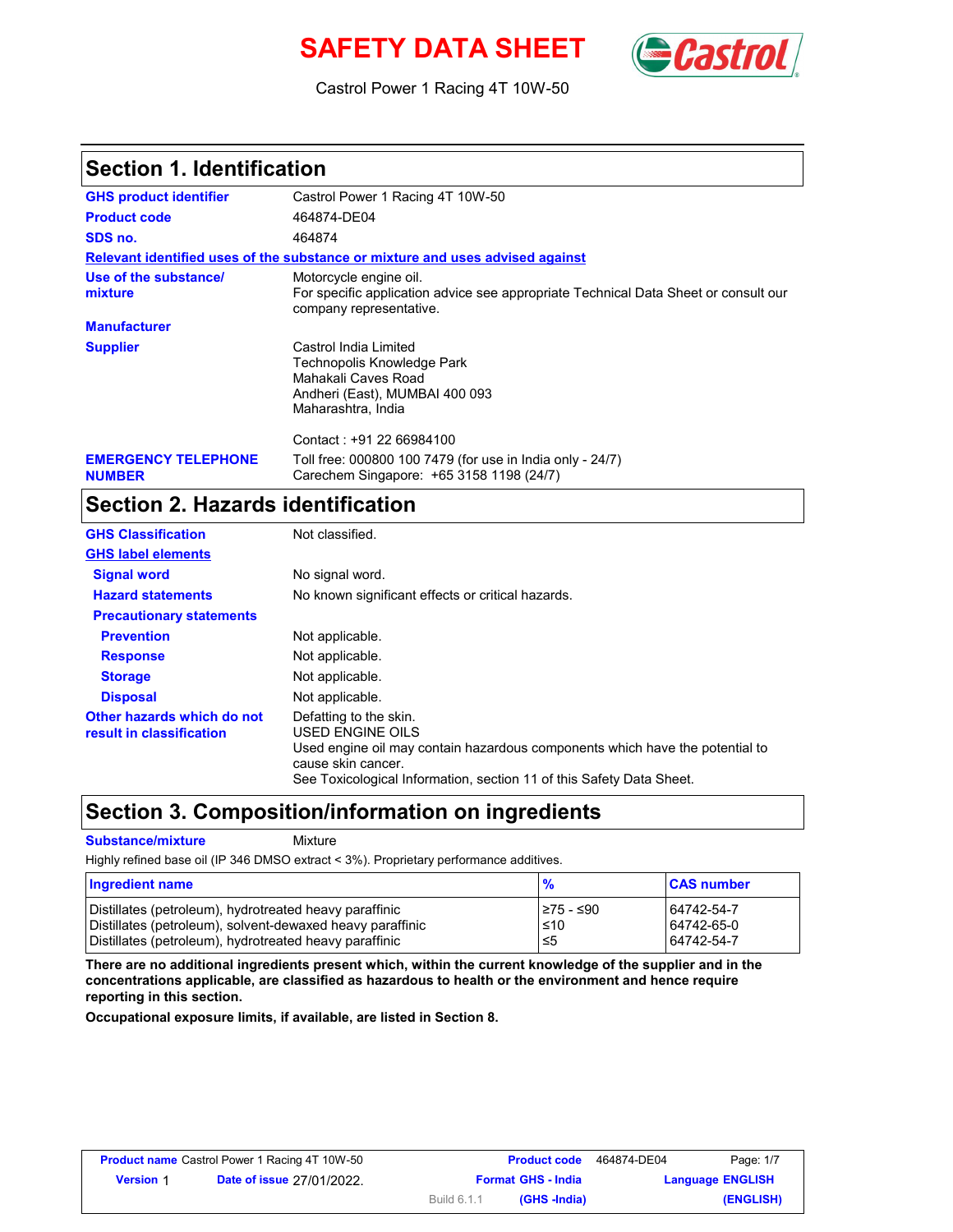### **Section 4. First aid measures**

#### **Eye contact Skin contact Inhalation Ingestion Description of necessary first aid measures Most important symptoms/effects, acute and delayed** See Section 11 for more detailed information on health effects and symptoms. **Protection of first-aiders** If inhaled, remove to fresh air. Get medical attention if symptoms occur. Do not induce vomiting unless directed to do so by medical personnel. Get medical attention if symptoms occur. Wash skin thoroughly with soap and water or use recognised skin cleanser. Remove contaminated clothing and shoes. Wash clothing before reuse. Clean shoes thoroughly before reuse. Get medical attention if symptoms occur. In case of contact, immediately flush eyes with plenty of water for at least 15 minutes. Eyelids should be held away from the eyeball to ensure thorough rinsing. Check for and remove any contact lenses. Get medical attention. No action shall be taken involving any personal risk or without suitable training.

|                            | Indication of immediate medical attention and special treatment needed, if necessary |
|----------------------------|--------------------------------------------------------------------------------------|
| <b>Specific treatments</b> | No specific treatment.                                                               |
| <b>Notes to physician</b>  | Treatment should in general be symptomatic and directed to relieving any effects.    |

### **Section 5. Firefighting measures**

| <b>Extinguishing media</b>                               |                                                                                                                                                                                                   |
|----------------------------------------------------------|---------------------------------------------------------------------------------------------------------------------------------------------------------------------------------------------------|
| <b>Suitable</b>                                          | In case of fire, use foam, dry chemical or carbon dioxide extinguisher or spray.                                                                                                                  |
| <b>Not suitable</b>                                      | Do not use water jet.                                                                                                                                                                             |
| <b>Specific hazards arising</b><br>from the chemical     | In a fire or if heated, a pressure increase will occur and the container may burst.                                                                                                               |
| <b>Hazardous thermal</b><br>decomposition products       | Combustion products may include the following:<br>carbon oxides $(CO, CO2)$ (carbon monoxide, carbon dioxide)                                                                                     |
| <b>Special precautions for fire-</b><br><b>fighters</b>  | No action shall be taken involving any personal risk or without suitable training.<br>Promptly isolate the scene by removing all persons from the vicinity of the incident if<br>there is a fire. |
| <b>Special protective</b><br>equipment for fire-fighters | Fire-fighters should wear positive pressure self-contained breathing apparatus<br>(SCBA) and full turnout gear.                                                                                   |

### **Section 6. Accidental release measures**

|                                                      | Personal precautions, protective equipment and emergency procedures                                                                                                                                                                                                                                                                                                                                |
|------------------------------------------------------|----------------------------------------------------------------------------------------------------------------------------------------------------------------------------------------------------------------------------------------------------------------------------------------------------------------------------------------------------------------------------------------------------|
| For non-emergency<br>personnel                       | No action shall be taken involving any personal risk or without suitable training.<br>Evacuate surrounding areas. Keep unnecessary and unprotected personnel from<br>entering. Do not touch or walk through spilt material. Put on appropriate personal<br>protective equipment. Floors may be slippery; use care to avoid falling.                                                                |
| For emergency responders                             | If specialised clothing is required to deal with the spillage, take note of any<br>information in Section 8 on suitable and unsuitable materials. See also the<br>information in "For non-emergency personnel".                                                                                                                                                                                    |
| <b>Environmental precautions</b>                     | Avoid dispersal of spilt material and runoff and contact with soil, waterways, drains<br>and sewers. Inform the relevant authorities if the product has caused environmental<br>pollution (sewers, waterways, soil or air).                                                                                                                                                                        |
| Methods and material for containment and cleaning up |                                                                                                                                                                                                                                                                                                                                                                                                    |
| <b>Small spill</b>                                   | Stop leak if without risk. Move containers from spill area. Absorb with an inert<br>material and place in an appropriate waste disposal container. Dispose of via a<br>licensed waste disposal contractor.                                                                                                                                                                                         |
| Large spill                                          | Stop leak if without risk. Move containers from spill area. Prevent entry into sewers,<br>water courses, basements or confined areas. Contain and collect spillage with non-<br>combustible, absorbent material e.g. sand, earth, vermiculite or diatomaceous earth<br>and place in container for disposal according to local regulations. Dispose of via a<br>licensed waste disposal contractor. |

| <b>Product name</b> Castrol Power 1 Racing 4T 10W-50 |                                  | <b>Product code</b>       |              | 464874-DE04 | Page: 2/7               |
|------------------------------------------------------|----------------------------------|---------------------------|--------------|-------------|-------------------------|
| <b>Version 1</b>                                     | <b>Date of issue 27/01/2022.</b> | <b>Format GHS - India</b> |              |             | <b>Language ENGLISH</b> |
|                                                      |                                  | Build 6.1.1               | (GHS -India) |             | (ENGLISH)               |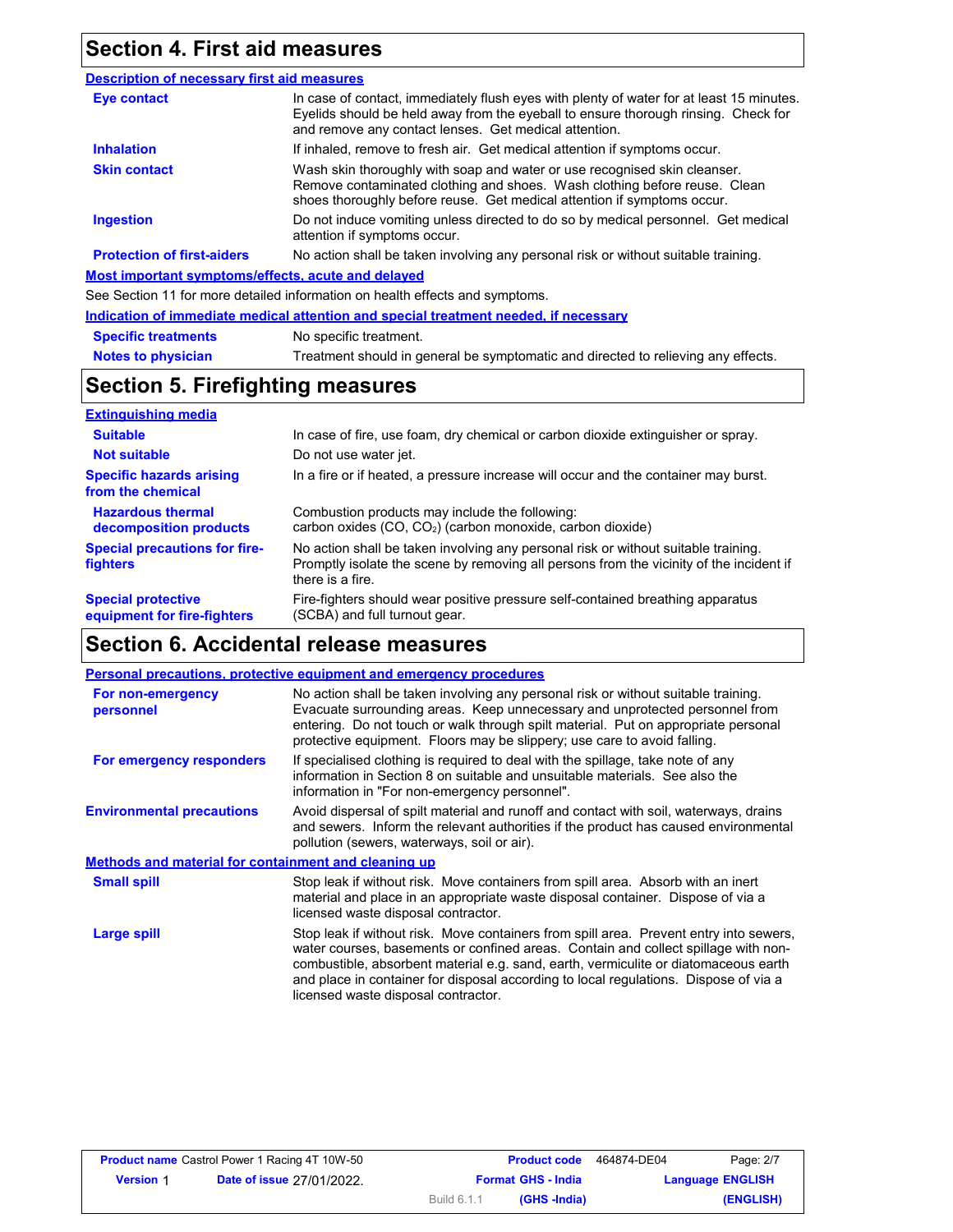## **Section 7. Handling and storage**

| <b>Precautions for safe handling</b>             |                                                                                                                                                                                                                                                                                                                                                                                                                                                                                                                                                                                                |
|--------------------------------------------------|------------------------------------------------------------------------------------------------------------------------------------------------------------------------------------------------------------------------------------------------------------------------------------------------------------------------------------------------------------------------------------------------------------------------------------------------------------------------------------------------------------------------------------------------------------------------------------------------|
| <b>Protective measures</b>                       | Put on appropriate personal protective equipment (see Section 8).                                                                                                                                                                                                                                                                                                                                                                                                                                                                                                                              |
| <b>Advice on general</b><br>occupational hygiene | Eating, drinking and smoking should be prohibited in areas where this material is<br>handled, stored and processed. Wash thoroughly after handling. Remove<br>contaminated clothing and protective equipment before entering eating areas. See<br>also Section 8 for additional information on hygiene measures.                                                                                                                                                                                                                                                                               |
| <b>Conditions for safe storage</b>               | Store in accordance with local regulations. Store in original container protected from<br>direct sunlight in a dry, cool and well-ventilated area, away from incompatible<br>materials (see Section 10) and food and drink. Keep container tightly closed and<br>sealed until ready for use. Store and use only in equipment/containers designed for<br>use with this product. Containers that have been opened must be carefully resealed<br>and kept upright to prevent leakage. Do not store in unlabelled containers. Use<br>appropriate containment to avoid environmental contamination. |
| <b>Not suitable</b>                              | Prolonged exposure to elevated temperature                                                                                                                                                                                                                                                                                                                                                                                                                                                                                                                                                     |

## **Section 8. Exposure controls/personal protection**

### **Control parameters**

**Occupational exposure limits**

| <b>Ingredient name</b>                                    | <b>Exposure limits</b>                                                                              |
|-----------------------------------------------------------|-----------------------------------------------------------------------------------------------------|
| Distillates (petroleum), hydrotreated heavy paraffinic    | ACGIH TLV (United States, 1/2021).<br>TWA: 5 mg/m <sup>3</sup> 8 hours. Form: Inhalable<br>fraction |
| Distillates (petroleum), solvent-dewaxed heavy paraffinic | ACGIH TLV (United States, 1/2021).<br>TWA: 5 mg/m <sup>3</sup> 8 hours. Form: Inhalable<br>fraction |
| Distillates (petroleum), hydrotreated heavy paraffinic    | ACGIH TLV (United States, 1/2021).<br>TWA: 5 mg/m <sup>3</sup> 8 hours. Form: Inhalable<br>fraction |

Whilst specific OELs for certain components may be shown in this section, other components may be present in any mist, vapour or dust produced. Therefore, the specific OELs may not be applicable to the product as a whole and are provided for guidance only.

| <b>Recommended monitoring</b><br>procedures       | If this product contains ingredients with exposure limits, personal, workplace<br>atmosphere or biological monitoring may be required to determine the effectiveness<br>of the ventilation or other control measures and/or the necessity to use respiratory<br>protective equipment. Reference should be made to appropriate monitoring<br>standards. Reference to national guidance documents for methods for the<br>determination of hazardous substances will also be required.                                                                                                                                                                                                                                                                                                                                                                                                                                                                                                                           |
|---------------------------------------------------|---------------------------------------------------------------------------------------------------------------------------------------------------------------------------------------------------------------------------------------------------------------------------------------------------------------------------------------------------------------------------------------------------------------------------------------------------------------------------------------------------------------------------------------------------------------------------------------------------------------------------------------------------------------------------------------------------------------------------------------------------------------------------------------------------------------------------------------------------------------------------------------------------------------------------------------------------------------------------------------------------------------|
| <b>Appropriate engineering</b><br><b>controls</b> | Provide exhaust ventilation or other engineering controls to keep the relevant<br>airborne concentrations below their respective occupational exposure limits.<br>All activities involving chemicals should be assessed for their risks to health, to<br>ensure exposures are adequately controlled. Personal protective equipment should<br>only be considered after other forms of control measures (e.g. engineering controls)<br>have been suitably evaluated. Personal protective equipment should conform to<br>appropriate standards, be suitable for use, be kept in good condition and properly<br>maintained.<br>Your supplier of personal protective equipment should be consulted for advice on<br>selection and appropriate standards. For further information contact your national<br>organisation for standards.<br>The final choice of protective equipment will depend upon a risk assessment. It is<br>important to ensure that all items of personal protective equipment are compatible. |
| <b>Environmental exposure</b><br>controls         | Emissions from ventilation or work process equipment should be checked to ensure<br>they comply with the requirements of environmental protection legislation. In some<br>cases, fume scrubbers, filters or engineering modifications to the process equipment<br>will be necessary to reduce emissions to acceptable levels.                                                                                                                                                                                                                                                                                                                                                                                                                                                                                                                                                                                                                                                                                 |
| <b>Individual protection measures</b>             |                                                                                                                                                                                                                                                                                                                                                                                                                                                                                                                                                                                                                                                                                                                                                                                                                                                                                                                                                                                                               |
| <b>Hygiene measures</b>                           | Wash hands, forearms and face thoroughly after handling chemical products, before<br>eating, smoking and using the lavatory and at the end of the working period.<br>Appropriate techniques should be used to remove potentially contaminated clothing.<br>Wash contaminated clothing before reusing. Ensure that eyewash stations and<br>safety showers are close to the workstation location.                                                                                                                                                                                                                                                                                                                                                                                                                                                                                                                                                                                                               |
| <b>Eye protection</b>                             | Safety glasses with side shields.                                                                                                                                                                                                                                                                                                                                                                                                                                                                                                                                                                                                                                                                                                                                                                                                                                                                                                                                                                             |
| <b>Skin protection</b>                            |                                                                                                                                                                                                                                                                                                                                                                                                                                                                                                                                                                                                                                                                                                                                                                                                                                                                                                                                                                                                               |
|                                                   |                                                                                                                                                                                                                                                                                                                                                                                                                                                                                                                                                                                                                                                                                                                                                                                                                                                                                                                                                                                                               |

| <b>Product name</b> Castrol Power 1 Racing 4T 10W-50 |                                  |                           | <b>Product code</b> | 464874-DE04 | Page: 3/7               |
|------------------------------------------------------|----------------------------------|---------------------------|---------------------|-------------|-------------------------|
| <b>Version 1</b>                                     | <b>Date of issue 27/01/2022.</b> | <b>Format GHS - India</b> |                     |             | <b>Language ENGLISH</b> |
|                                                      |                                  | Build 6.1.1               | (GHS -India)        |             | (ENGLISH)               |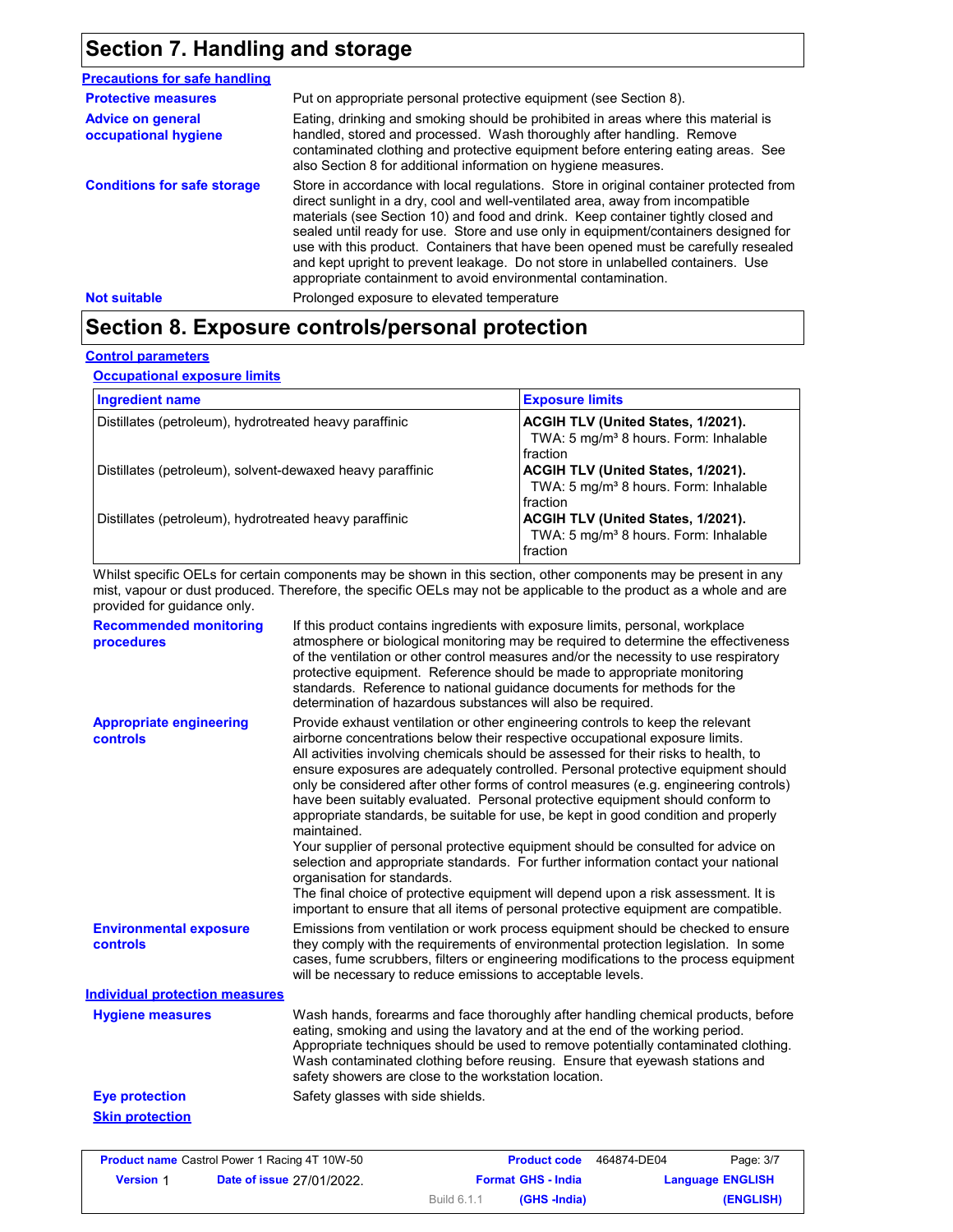### **Section 8. Exposure controls/personal protection**

| <b>Hand protection</b>        | Wear protective gloves if prolonged or repeated contact is likely. Wear chemical<br>resistant gloves. Recommended: Nitrile gloves. The correct choice of protective<br>gloves depends upon the chemicals being handled, the conditions of work and use,<br>and the condition of the gloves (even the best chemically resistant glove will break<br>down after repeated chemical exposures). Most gloves provide only a short time of<br>protection before they must be discarded and replaced. Because specific work<br>environments and material handling practices vary, safety procedures should be<br>developed for each intended application. Gloves should therefore be chosen in<br>consultation with the supplier/manufacturer and with a full assessment of the<br>working conditions. |
|-------------------------------|-------------------------------------------------------------------------------------------------------------------------------------------------------------------------------------------------------------------------------------------------------------------------------------------------------------------------------------------------------------------------------------------------------------------------------------------------------------------------------------------------------------------------------------------------------------------------------------------------------------------------------------------------------------------------------------------------------------------------------------------------------------------------------------------------|
|                               | Use of protective clothing is good industrial practice.                                                                                                                                                                                                                                                                                                                                                                                                                                                                                                                                                                                                                                                                                                                                         |
| <b>Skin protection</b>        | Personal protective equipment for the body should be selected based on the task<br>being performed and the risks involved and should be approved by a specialist<br>before handling this product.<br>Cotton or polyester/cotton overalls will only provide protection against light<br>superficial contamination that will not soak through to the skin. Overalls should be<br>laundered on a regular basis. When the risk of skin exposure is high (e.g. when<br>cleaning up spillages or if there is a risk of splashing) then chemical resistant aprons<br>and/or impervious chemical suits and boots will be required.                                                                                                                                                                      |
| <b>Other skin protection</b>  | Appropriate footwear and any additional skin protection measures should be<br>selected based on the task being performed and the risks involved and should be<br>approved by a specialist before handling this product.                                                                                                                                                                                                                                                                                                                                                                                                                                                                                                                                                                         |
| <b>Respiratory protection</b> | In case of insufficient ventilation, wear suitable respiratory equipment.<br>The correct choice of respiratory protection depends upon the chemicals being<br>handled, the conditions of work and use, and the condition of the respiratory<br>equipment. Safety procedures should be developed for each intended application.<br>Respiratory protection equipment should therefore be chosen in consultation with<br>the supplier/manufacturer and with a full assessment of the working conditions.                                                                                                                                                                                                                                                                                           |

## **Section 9. Physical and chemical properties**

The conditions of measurement of all properties are at standard temperature and pressure unless otherwise indicated.

#### **Appearance**

| <b>Physical state</b>                                             | Liquid.                                   |                                            |  |
|-------------------------------------------------------------------|-------------------------------------------|--------------------------------------------|--|
| <b>Colour</b>                                                     | Red.                                      |                                            |  |
| <b>Odour</b>                                                      | Not available.                            |                                            |  |
| <b>Odour threshold</b>                                            | Not available.                            |                                            |  |
| рH                                                                | Not applicable.                           |                                            |  |
| <b>Melting point/freezing point</b>                               | Not available.                            |                                            |  |
| <b>Boiling point, initial boiling</b><br>point, and boiling range | Not available.                            |                                            |  |
| <b>Drop Point</b>                                                 | Not available.                            |                                            |  |
| <b>Pour point</b>                                                 | -36 $^{\circ}$ C                          |                                            |  |
| <b>Flash point</b>                                                |                                           | Closed cup: 205°C (401°F) [Pensky-Martens] |  |
| <b>Evaporation rate</b>                                           | Not available.                            |                                            |  |
| <b>Flammability</b>                                               | Not applicable. Based on - Physical state |                                            |  |
| Lower and upper explosion<br>limit/flammability limit             | Not available.                            |                                            |  |
| <b>Vapour pressure</b>                                            |                                           | Vapour Pressure at 20°C                    |  |

|                                                                 |        | Vapour Pressure at 20°C |                    |          | Vapour pressure at 50°C |               |  |
|-----------------------------------------------------------------|--------|-------------------------|--------------------|----------|-------------------------|---------------|--|
| <b>Ingredient name</b>                                          | mm Hg  | kPa                     | <b>Method</b>      | mm<br>Hg | kPa                     | <b>Method</b> |  |
| Distillates (petroleum),<br>hydrotreated heavy<br>paraffinic    | < 0.08 | < 0.011                 | <b>ASTM D 5191</b> |          |                         |               |  |
| Distillates (petroleum),<br>solvent-dewaxed heavy<br>paraffinic | < 0.08 | < 0.011                 | <b>ASTM D 5191</b> |          |                         |               |  |
| Distillates (petroleum),<br>hydrotreated heavy<br>paraffinic    | < 0.08 | < 0.011                 | <b>ASTM D 5191</b> |          |                         |               |  |

**Relative vapour density**

| Page: 4/7<br><b>Product code</b><br>464874-DE04 |  | <b>Product name</b> Castrol Power 1 Racing 4T 10W-50 |             |                                  |                  |
|-------------------------------------------------|--|------------------------------------------------------|-------------|----------------------------------|------------------|
| <b>Language ENGLISH</b>                         |  | <b>Format GHS - India</b>                            |             | <b>Date of issue 27/01/2022.</b> | <b>Version 1</b> |
| (ENGLISH)                                       |  | (GHS -India)                                         | Build 6.1.1 |                                  |                  |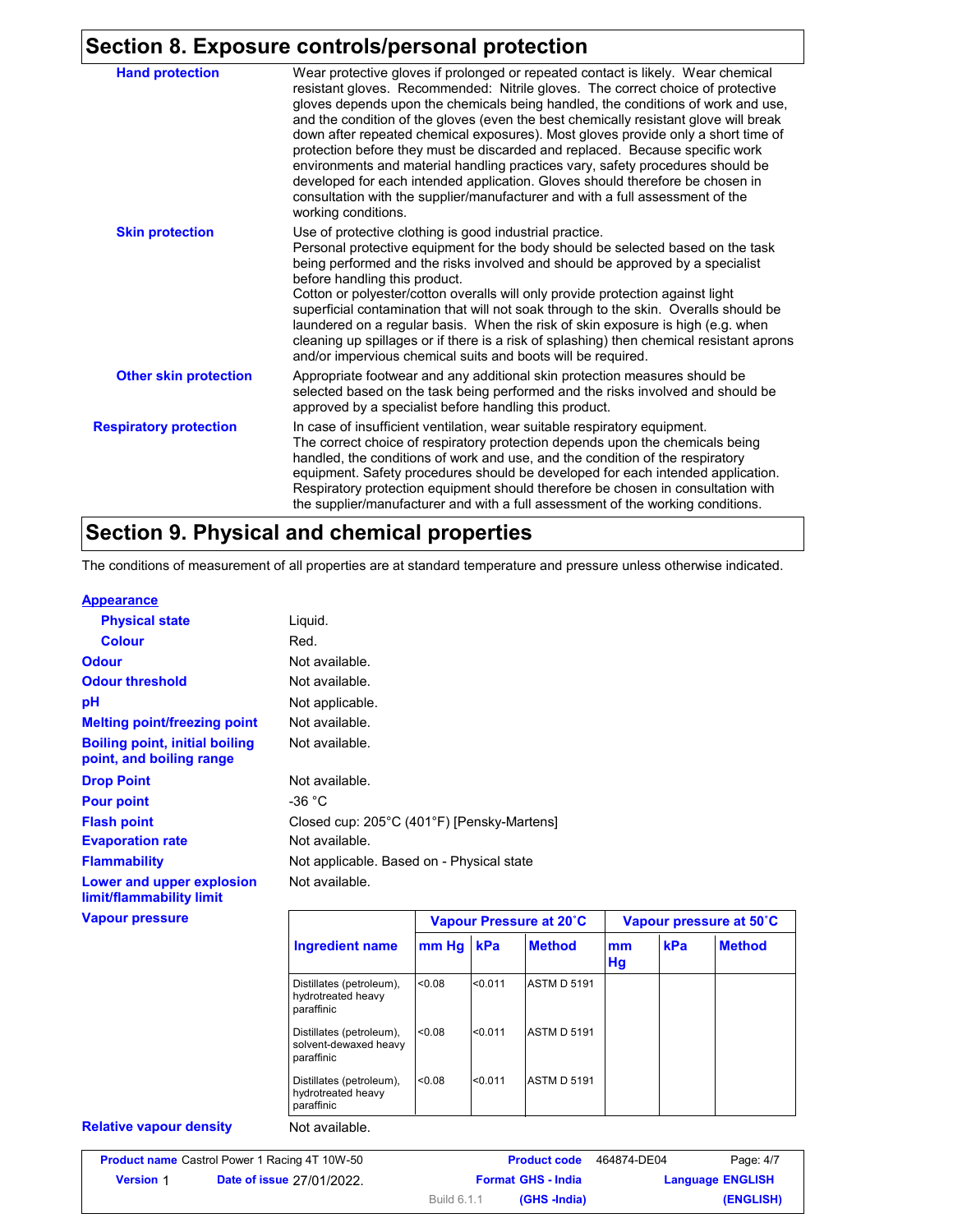# **Section 9. Physical and chemical properties**

| <b>Relative density</b>                           | Not available.                                                                                                                    |
|---------------------------------------------------|-----------------------------------------------------------------------------------------------------------------------------------|
| <b>Density</b>                                    | $\leq$ 1000 kg/m <sup>3</sup> (<1 g/cm <sup>3</sup> ) at 15 <sup>°</sup> C                                                        |
| <b>Solubility</b>                                 | insoluble in water.                                                                                                               |
| <b>Partition coefficient: n-</b><br>octanol/water | Not applicable.                                                                                                                   |
| <b>Auto-ignition temperature</b>                  | Not available.                                                                                                                    |
| <b>Decomposition temperature</b>                  | Not available.                                                                                                                    |
| <b>Viscosity</b>                                  | Kinematic: 113.2 mm <sup>2</sup> /s (113.2 cSt) at 40°C<br>Kinematic: 16.4 to 17.8 mm <sup>2</sup> /s (16.4 to 17.8 cSt) at 100°C |
| <b>Particle characteristics</b>                   |                                                                                                                                   |
| <b>Median particle size</b>                       | Not applicable.                                                                                                                   |

## **Section 10. Stability and reactivity**

| <b>Reactivity</b>                            | No specific test data available for this product. Refer to Conditions to avoid and<br>Incompatible materials for additional information.                                |
|----------------------------------------------|-------------------------------------------------------------------------------------------------------------------------------------------------------------------------|
| <b>Chemical stability</b>                    | The product is stable.                                                                                                                                                  |
| <b>Possibility of hazardous</b><br>reactions | Under normal conditions of storage and use, hazardous reactions will not occur.<br>Under normal conditions of storage and use, hazardous polymerisation will not occur. |
| <b>Conditions to avoid</b>                   | Avoid all possible sources of ignition (spark or flame).                                                                                                                |
| <b>Incompatible materials</b>                | Reactive or incompatible with the following materials: oxidising materials.                                                                                             |
| <b>Hazardous decomposition</b><br>products   | Under normal conditions of storage and use, hazardous decomposition products<br>should not be produced.                                                                 |

## **Section 11. Toxicological information**

| <b>Information on toxicological effects</b>            |                                                                                                   |                                                                                            |  |  |  |
|--------------------------------------------------------|---------------------------------------------------------------------------------------------------|--------------------------------------------------------------------------------------------|--|--|--|
| <b>Aspiration hazard</b>                               |                                                                                                   |                                                                                            |  |  |  |
| <b>Name</b>                                            | <b>Result</b>                                                                                     |                                                                                            |  |  |  |
| Distillates (petroleum), hydrotreated heavy paraffinic |                                                                                                   | <b>ASPIRATION HAZARD - Category 1</b>                                                      |  |  |  |
| <b>Information on likely routes</b><br>of exposure     | Routes of entry anticipated: Dermal, Inhalation.                                                  |                                                                                            |  |  |  |
| <b>Potential acute health effects</b>                  |                                                                                                   |                                                                                            |  |  |  |
| <b>Eye contact</b>                                     | No known significant effects or critical hazards.                                                 |                                                                                            |  |  |  |
| <b>Inhalation</b>                                      | vapour pressure.                                                                                  | Vapour inhalation under ambient conditions is not normally a problem due to low            |  |  |  |
| <b>Skin contact</b>                                    |                                                                                                   | Defatting to the skin. May cause skin dryness and irritation.                              |  |  |  |
| <b>Ingestion</b>                                       | No known significant effects or critical hazards.                                                 |                                                                                            |  |  |  |
|                                                        | Symptoms related to the physical, chemical and toxicological characteristics<br>No specific data. |                                                                                            |  |  |  |
| <b>Eye contact</b>                                     |                                                                                                   |                                                                                            |  |  |  |
| <b>Inhalation</b>                                      | No specific data.                                                                                 |                                                                                            |  |  |  |
| <b>Skin contact</b>                                    | Adverse symptoms may include the following:<br>irritation<br>dryness<br>cracking                  |                                                                                            |  |  |  |
| <b>Ingestion</b>                                       | No specific data.                                                                                 |                                                                                            |  |  |  |
|                                                        |                                                                                                   | Delayed and immediate effects as well as chronic effects from short and long-term exposure |  |  |  |
| <b>Eye contact</b>                                     |                                                                                                   | Potential risk of transient stinging or redness if accidental eye contact occurs.          |  |  |  |
| <b>Inhalation</b>                                      | of the respiratory tract.                                                                         | Overexposure to the inhalation of airborne droplets or aerosols may cause irritation       |  |  |  |
| <b>Skin contact</b>                                    | or dermatitis.                                                                                    | Prolonged or repeated contact can defat the skin and lead to irritation, cracking and/     |  |  |  |
| <b>Ingestion</b>                                       |                                                                                                   | Ingestion of large quantities may cause nausea and diarrhoea.                              |  |  |  |
| <b>Potential chronic health effects</b>                |                                                                                                   |                                                                                            |  |  |  |

| Page: 5/7               | 464874-DE04<br><b>Product code</b> |                           | <b>Product name</b> Castrol Power 1 Racing 4T 10W-50 |                                  |                  |
|-------------------------|------------------------------------|---------------------------|------------------------------------------------------|----------------------------------|------------------|
| <b>Language ENGLISH</b> |                                    | <b>Format GHS - India</b> |                                                      | <b>Date of issue 27/01/2022.</b> | <b>Version 1</b> |
| (ENGLISH)               |                                    | (GHS -India)              | Build 6.1.1                                          |                                  |                  |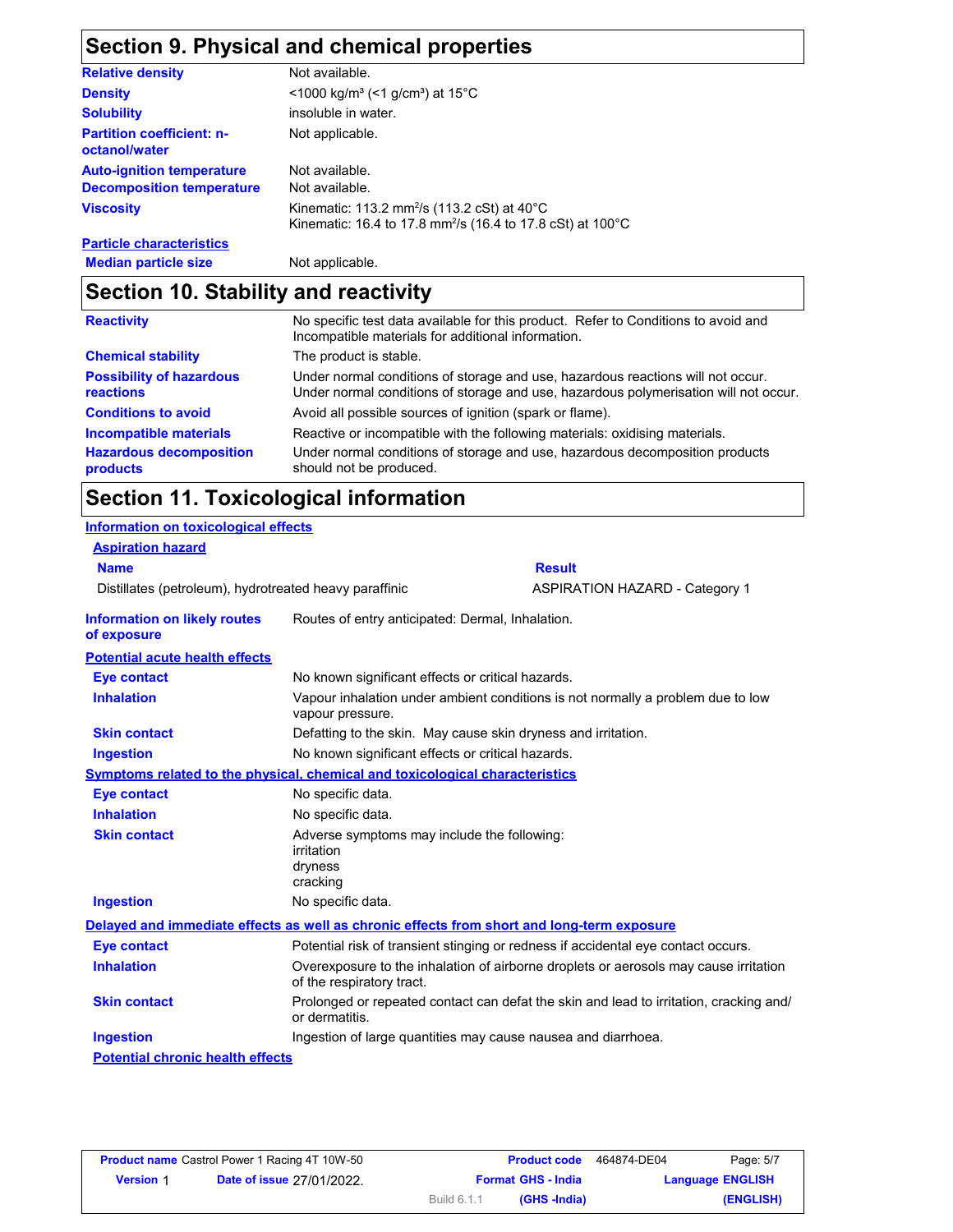## **Section 11. Toxicological information**

| <b>General</b>               | USED ENGINE OILS                                                                                                                                                                                                                                                                                                                                                                        |
|------------------------------|-----------------------------------------------------------------------------------------------------------------------------------------------------------------------------------------------------------------------------------------------------------------------------------------------------------------------------------------------------------------------------------------|
|                              | Combustion products resulting from the operation of internal combustion engines<br>contaminate engine oils during use. Used engine oil may contain hazardous<br>components which have the potential to cause skin cancer. Frequent or prolonged<br>contact with all types and makes of used engine oil must therefore be avoided and a<br>high standard of personal hygiene maintained. |
| <b>Carcinogenicity</b>       | No known significant effects or critical hazards.                                                                                                                                                                                                                                                                                                                                       |
| <b>Mutagenicity</b>          | No known significant effects or critical hazards.                                                                                                                                                                                                                                                                                                                                       |
| <b>Teratogenicity</b>        | No known significant effects or critical hazards.                                                                                                                                                                                                                                                                                                                                       |
| <b>Developmental effects</b> | No known significant effects or critical hazards.                                                                                                                                                                                                                                                                                                                                       |
| <b>Fertility effects</b>     | No known significant effects or critical hazards.                                                                                                                                                                                                                                                                                                                                       |

### **Section 12. Ecological information**

| <b>Environmental effects</b>        | No known significant effects or critical hazards.                                                                         |  |  |
|-------------------------------------|---------------------------------------------------------------------------------------------------------------------------|--|--|
| <b>Persistence and</b>              |                                                                                                                           |  |  |
| <b>degradability</b>                |                                                                                                                           |  |  |
| Expected to be biodegradable.       |                                                                                                                           |  |  |
| <b>Bioaccumulative potential</b>    |                                                                                                                           |  |  |
|                                     | This product is not expected to bioaccumulate through food chains in the environment.                                     |  |  |
| <b>Mobility</b>                     | Spillages may penetrate the soil causing ground water contamination.                                                      |  |  |
| <b>Other adverse effects</b>        | No known significant effects or critical hazards.                                                                         |  |  |
| <b>Other ecological information</b> | Spills may form a film on water surfaces causing physical damage to organisms.<br>Oxygen transfer could also be impaired. |  |  |

### **Section 13. Disposal considerations**

**Disposal methods** The generation of waste should be avoided or minimised wherever possible. Significant quantities of waste product residues should not be disposed of via the foul sewer but processed in a suitable effluent treatment plant. Dispose of surplus and non-recyclable products via a licensed waste disposal contractor. Disposal of this product, solutions and any by-products should at all times comply with the requirements of environmental protection and waste disposal legislation and any regional local authority requirements. Waste packaging should be recycled. Incineration or landfill should only be considered when recycling is not feasible. This material and its container must be disposed of in a safe way. Empty containers or liners may retain some product residues. Avoid dispersal of spilt material and runoff and contact with soil, waterways, drains and sewers.

### **Section 14. Transport information**

|                                      | <b>IMDG</b>              | <b>IATA</b>              |
|--------------------------------------|--------------------------|--------------------------|
| <b>UN number</b>                     | Not regulated.           | Not regulated.           |
| <b>UN proper</b><br>shipping name    | -                        | $\overline{\phantom{a}}$ |
| <b>Transport hazard</b><br>class(es) | $\blacksquare$           | $\overline{\phantom{a}}$ |
| <b>Packing group</b>                 | $\overline{\phantom{a}}$ | $\overline{\phantom{a}}$ |
| <b>Environmental</b><br>hazards      | No.                      | No.                      |
| <b>Additional</b><br>information     | -                        | $\overline{\phantom{a}}$ |

**Special precautions for user** Not available.

**Transport in bulk according to IMO instruments** Not available.

| Page: 6/7 | 464874-DE04             | <b>Product code</b>       |             | <b>Product name</b> Castrol Power 1 Racing 4T 10W-50 |                  |
|-----------|-------------------------|---------------------------|-------------|------------------------------------------------------|------------------|
|           | <b>Language ENGLISH</b> | <b>Format GHS - India</b> |             | Date of issue 27/01/2022.                            | <b>Version 1</b> |
| (ENGLISH) |                         | (GHS -India)              | Build 6.1.1 |                                                      |                  |